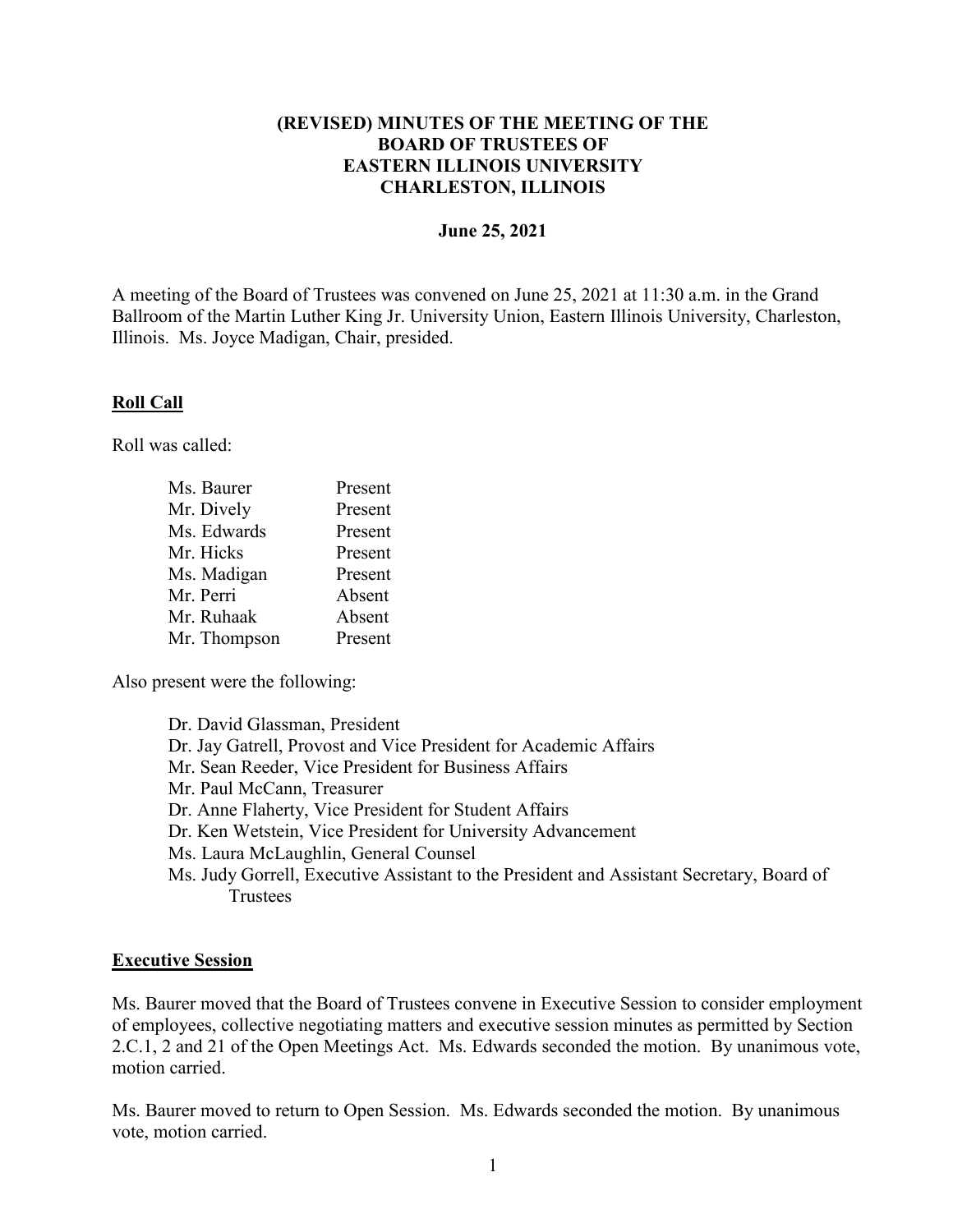## **Information Items**

### **Report from Board Chair**

Chair Madigan welcomed everyone to the Board meeting and noted that we had a great morning meeting with good discussions.

## **Committee Reports**

### Executive/Planning Committee

President Glassman provided a Springfield update. Our appropriation may be flat and would be the same as last year. Some legislative bills have been passed and are waiting for the Governor's signature. Mr. Josh Norman provided an Enrollment Management Update.

### Finance/Audit Committee

Mr. Hicks reported that Ms. Leigh Moon discussed the Internal Auditing schedule for FY21 and FY22. Mr. Paul McCann discussed several agenda items with the Committee in detail – the FY22 Preliminary Budget, FY23 Budget Projections, Non-Indentured Reserves, and the Women's Basketball Locker Room which is presented as an addendum this afternoon.

### Academic and Student Affairs Committee

Mr. Thompson reported that Dr. Gatrell discussed the status of the planning for the Fall semester, specifically student success, safe physical spacing, and a partnership with UPI for face-to-face classes in the Fall. The HLC – Quality Initiative was finalized this summer. Dr. Flaherty gave the Trustees a COVID Year End Review. Dr. Flaherty reported that the UPD consultants were on campus and commented on some things they noticed: crime is low and the Department is professional. The consultants will send a final report.

### University Advancement and Alumni Relations Committee

The Trustees received an update on fund raising, and the number of donors is up. In the prior fiscal year we had a large donation. Donations coming out of the pandemic are moving in the right direction. Dr. Wetstein noted that the Naming Committee made three recommendations for Douglas Hall.

Board Regulations – No report

### **Action Items**

- 1. Ms. Edwards moved to approve the minutes of the Board Meeting on April 23, 2021. Mr. Thompson seconded the motion. By unanimous vote, motion carried.
- 2. Ms. Baurer moved to approve the Executive Session minutes and accept the recommendation of board counsel to maintain the confidentiality as to all parts of the minutes for June 27, 2020, November 13, 2020, January 22, 2021, and April 23, 2021. Mr. Thompson seconded the motion. By unanimous vote, motion carried.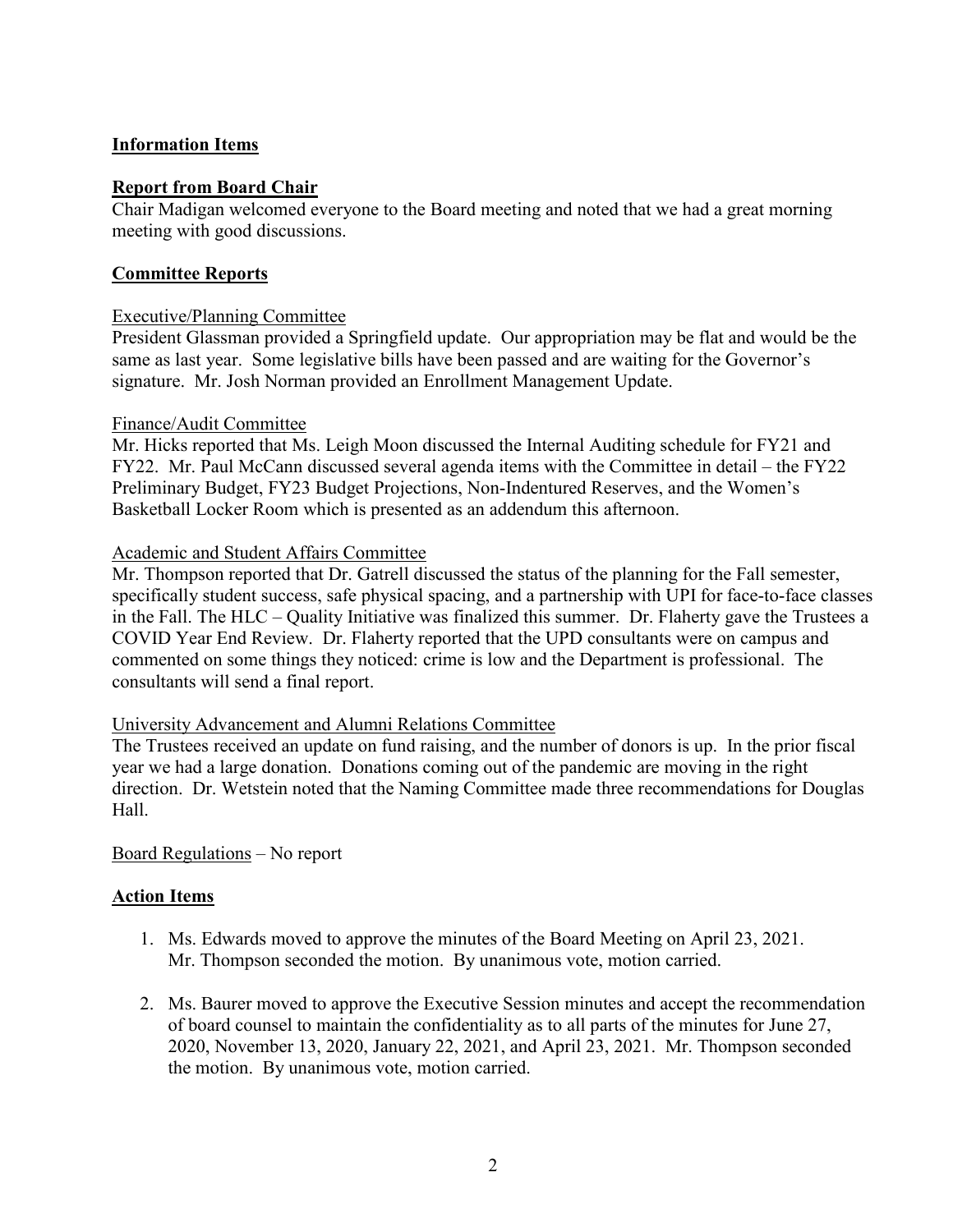- 10. Ms. Edwards moved to approve the FY22 Preliminary Budget and the FY23 Budget Projections. Ms. Baurer seconded the motion. By unanimous vote, motion carried.
- 11. Mr. Thompson moved to approve the adjustments to non-indentured reserves. Approval is requested in order to retain working capital allowances and adequate funds for repair/replacement of equipment and/or relevant facilities, and in accordance with Section V.G.5 of the Board of Trustees Regulations and Sections IV.A.1 and IV.C.2 of the University Guidelines 1982. Board approval is requested to increase/(decrease) reserves as follows: Material fees -- \$25,000, Educational Services -- \$10,000, Auxiliary Enterprise – Other -- \$225,000, and Extended Learning – Contract Credits -- \$60,000. Re-authorization of capital project reserves is being requested for Capital Projects – Old Main Corridors, Science Building Renovations, Building Security Upgrades, and Lantz Water Infiltration. Per the Guidelines, any remaining balance will revert to the Income Fund. Mr. Hicks seconded the motion. By unanimous vote, motion carried.
- 12. Mr. Dively moved to approve a multi-year contract for Brenton Emanual, Director of Track & Field and Cross Country for an initial term of three years, June 18, 2021- June 17, 2024, with a possible extension of one year until June 17, 2025, if in any year of the initial agreement, at the close of the season the Track & Field team, men or women, attain an OVC championship. Annual salary continues at \$6,800.67/month with the ability to receive any non-negotiated across-the-board salary increases. There is additional compensation available to attaining certain APR goal. Ms. Baurer seconded the motion.

Roll was called and the vote was as follows:

| Ms. Baurer   | Yes |
|--------------|-----|
| Mr. Dively   | Yes |
| Ms. Edwards  | Yes |
| Mr. Hicks    | Yes |
| Mr. Thompson | Yes |
| Ms. Madigan  | Yes |

Motion carried.

- 13. Ms. Baurer moved to approve the 2022 Board Meeting Calendar: Friday, January 21, 2022, Friday, April 22, 2022, Friday, June 24, 2022, Saturday, June 25, 2022 (Board Retreat), Friday, September 9, 2022, and Friday, November 11, 2022. Meetings are subject to change with adequate notice. All regular meetings will be held on the campus of Eastern Illinois University in Charleston, Illinois, unless other notice is given. Ms. Edwards seconded the motion. By unanimous vote, motion carried.
- 14. Mr. Thompson moved to approve the remodeling of the existing rifle range within Lantz Arena into a Women's Basketball Locker Room at a cost not to exceed \$698,400. The recommended vendor is Grunloh Construction, Effingham, IL. The source of funds is Gift Funds. No BEP Goal has been negotiated at this time.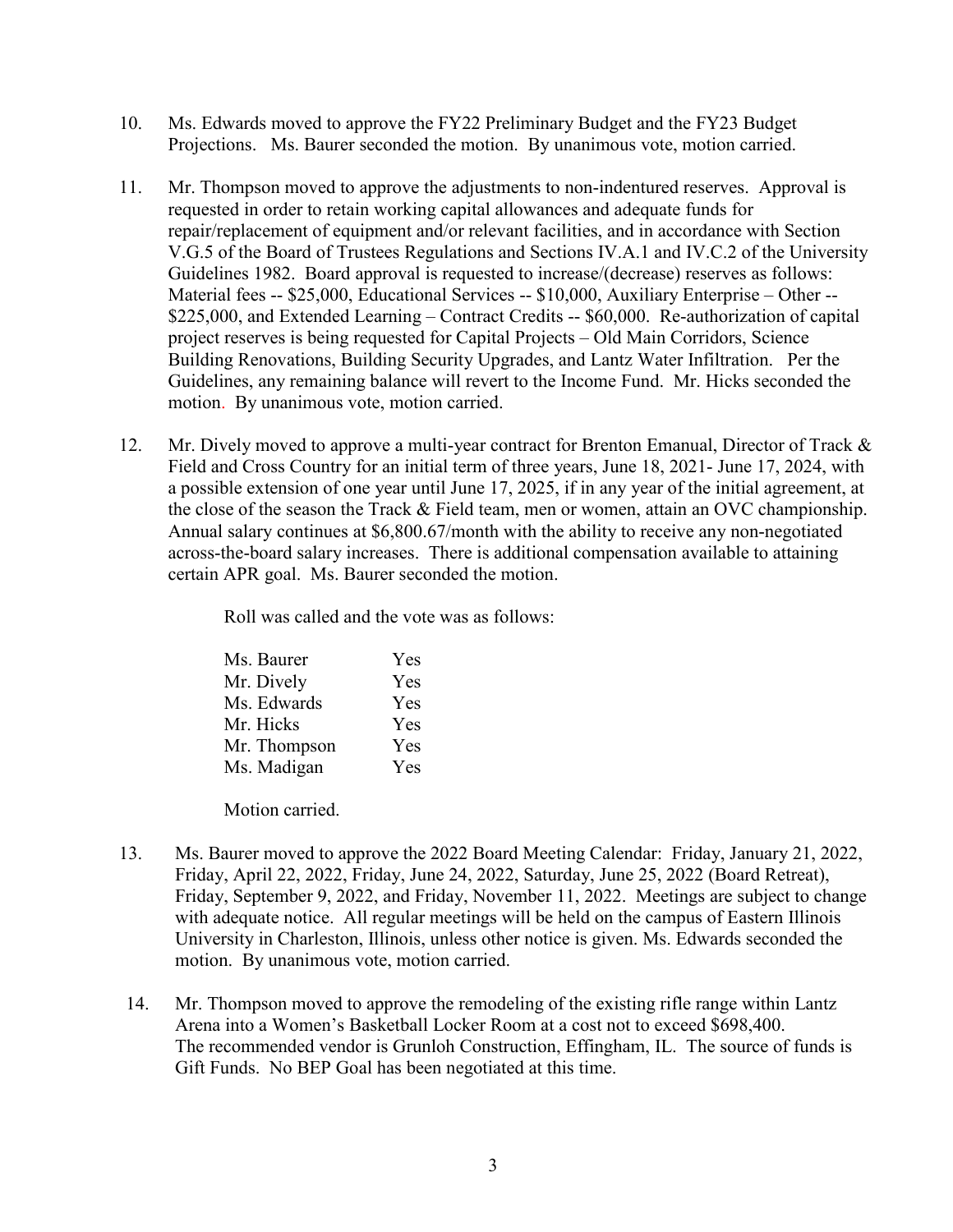Roll was called and the vote was as follows:

| Yes        |
|------------|
| Yes        |
| Yes        |
| Yes        |
| Yes        |
| <b>Yes</b> |
|            |

Motion carried.

# **Information Items (continued)**

### **President's Report**

Dr. Glassman introduced Ms. Beth Heldebrandt of Booth Library.

Ms. Heldebrandt gave a presentation on the Center for Student Innovation (CSI), which is a newly developed learning space in Booth Library. Aspects of this area include an active learning classroom, design lab, innovation gateway, and a collaboratory. The first phase of renovating the new space was made possible by a grant from the Charleston Area Charitable Foundation. Technology within the CSI includes gaming computers, 3D printers, a podcast studio, and a Google jamboard, which was funded by the EIU Tech Grant and the Illinois State Library Grant. Through the Governor's Emergency Education Relief fund, the CSI was able to address the technology equity gap and provide laptops, wifi hotspots, and webcams for students to checkout of the space or the satellite location in Thomas Hall.

The space has also been able to conduct Digital Literacy Training programs thanks to the Illinois Broadband Ready Grant. In March 2021, CSI hosted a pitch competition, which invited underrepresented students to collaborate and create an argument to solve a problem using the technology resources in CSI. The Center for Student Innovation plans to extend their services by training teachers in the K-12 community, having a FDIC collaboration for active learning, hosting a Business After Hours, and having more flexible furniture.

### **Reports from Constituencies**

### Faculty Senate – No report

### Staff Senate -- Mr. Jody Stone

Mr. Stone is the Senior Director of Housing and will serve as President of the Staff Senate this year. The other officers for the coming year are Renee Kerz, Vice President, Chris Childress, Treasurer, and Amber May, Secretary. The first meeting of the Staff Senate will be September 8 and will be face-to-face. This year the Senate is going to discuss ways to improve staff morale. We will be working collaboratively with the Faculty Senate and Student Senate. The Staff Senate supports AFSCME.

Student Government – Mr. Payton Ade addressed the BOT and shared the new student government officers for the new year. Ms. Jacqueline Williams, Student Body President, Mr. Payton Ade,